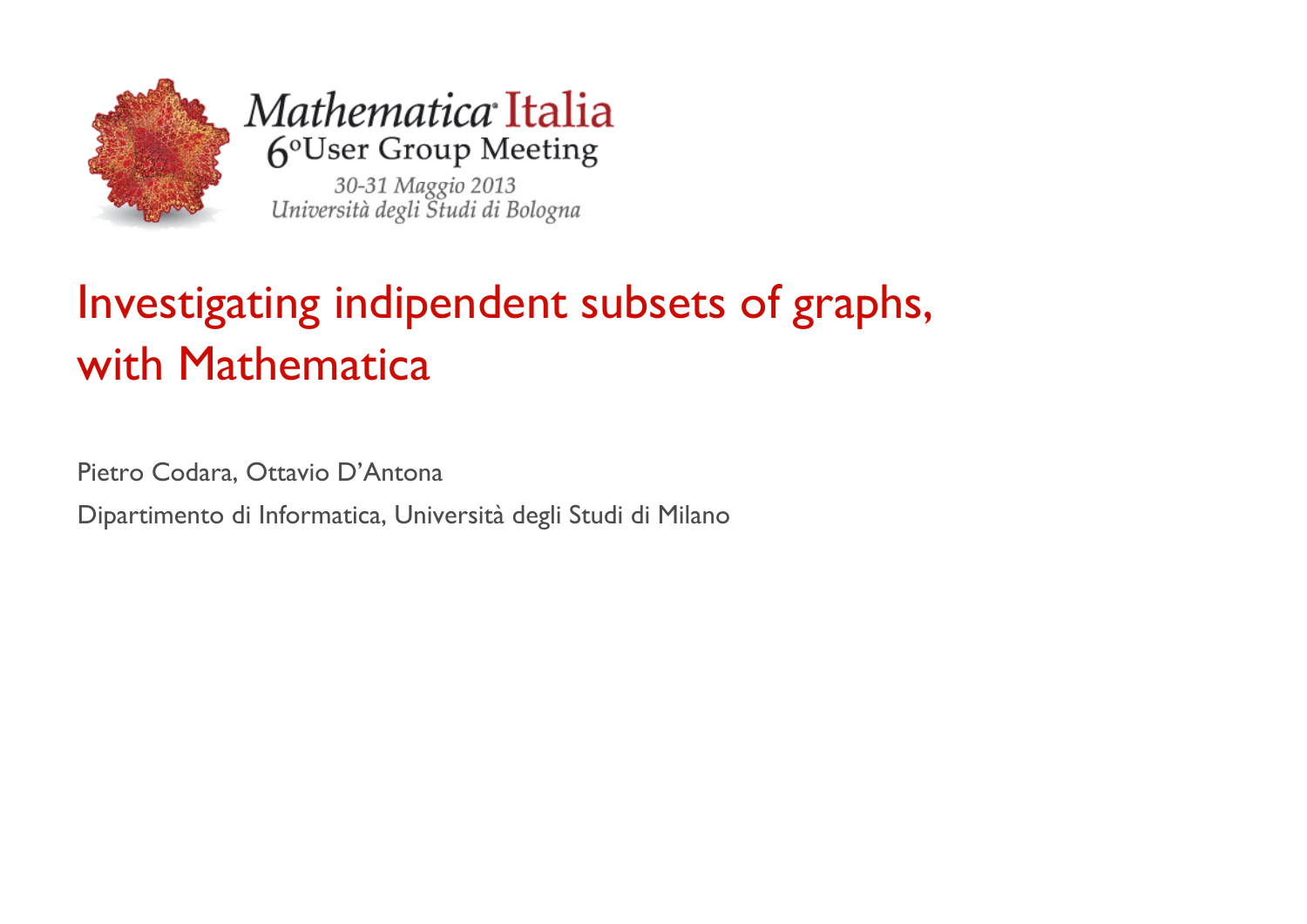# Prologue

This presentation follows step by step the research carried out in

[CD12a] Pietro Codara, Ottavio M. D'Antona, *On the independent subsets of powers of paths and cycles*, arXiv:1210.5561 [cs.DM] (2012)

[CD12b] Pietro Codara, Ottavio M. D'Antona, *Independent subsets of powers of paths, and Fibonacci cubes*, Electronic Notes in Discrete Mathematics (2013), pp. 65-69, DOI 10.1016/j.endm.2013.05.013

...the focus, however, is different.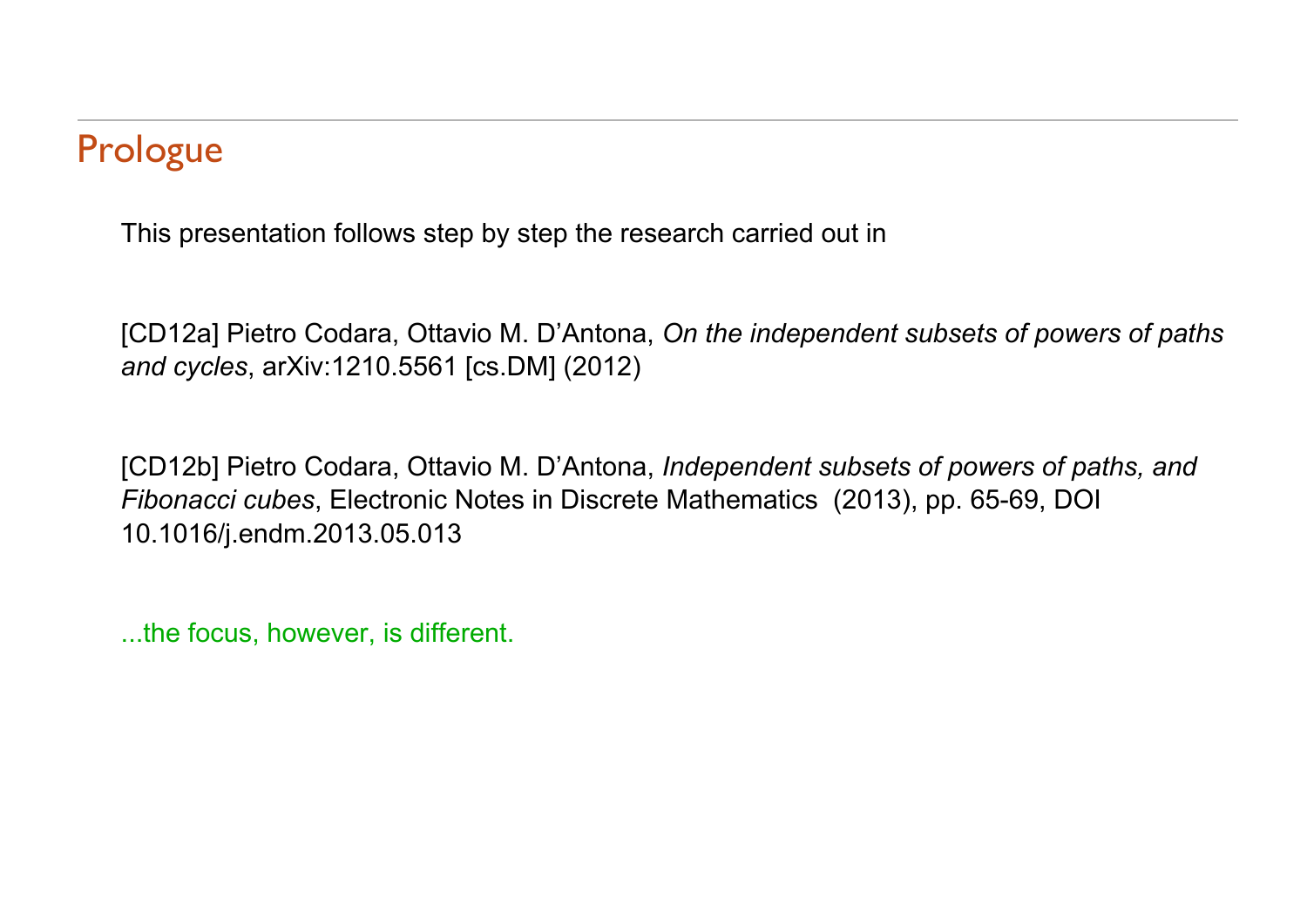# Prologue

[CD12a] and [CD12b] provide results supported by analytical proofs, as in a classical mathematical paper.

Here we want to show in what stages of our research work, and how, *Mathematica* can help us.

\* Enumeration: a *Mathematica* implementation of the formulas allows to observe tabulated results.

\* Intuition: a graphical representation of the structures involved allows to have a better intuition about their properties.

\* Conjecture: when we are able to conjecture two or more different formulas to perform the same calculation, *Mathematica* can give us immediate feedback about the quality of our hypothesis.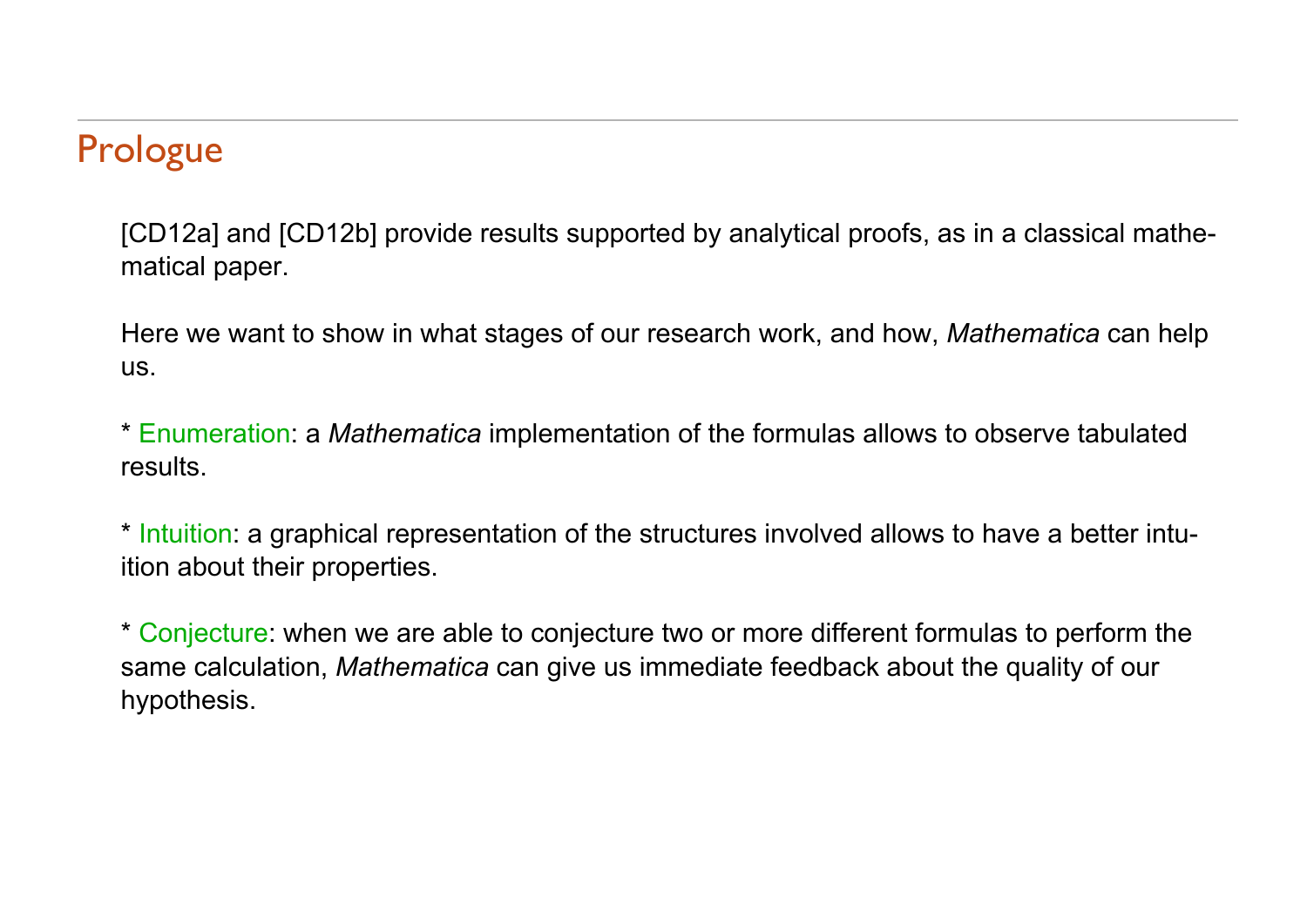#### Basic notions

For a graph *G* we denote by  $V(G)$  the set of its vertices, and by  $E(G)$  the set of its edges.

#### **Definition 1.**

For *n*,  $h \geq 0$ ,

\* the *h-power of a path*, denoted by  $P_n^{(h)}$ , is a graph with *n* vertices  $v_1, v_2, ..., v_n$  such that, for  $1 \le i, j \le n, i \ne j, (v_i, v_j) \in E(P_n^{(h)})$  if and only if  $|j - i| \le h$ ;

\* the *h-power of a cycle*, denoted by  $Q_n^{(h)}$ , is a graph with *n* vertices  $v_1, v_2, ..., v_n$  such that, for  $1 \le i, j \le n, i \ne j, (v_i, v_j) \in E(Q_n^{(h)})$  if and only if  $|j - i| \le h$  or  $|j - i| \ge n - h$ .

#### **Definition 2.**

An *independent subset of a graph* G is a subset of  $V(G)$  not containing adjacent vertices.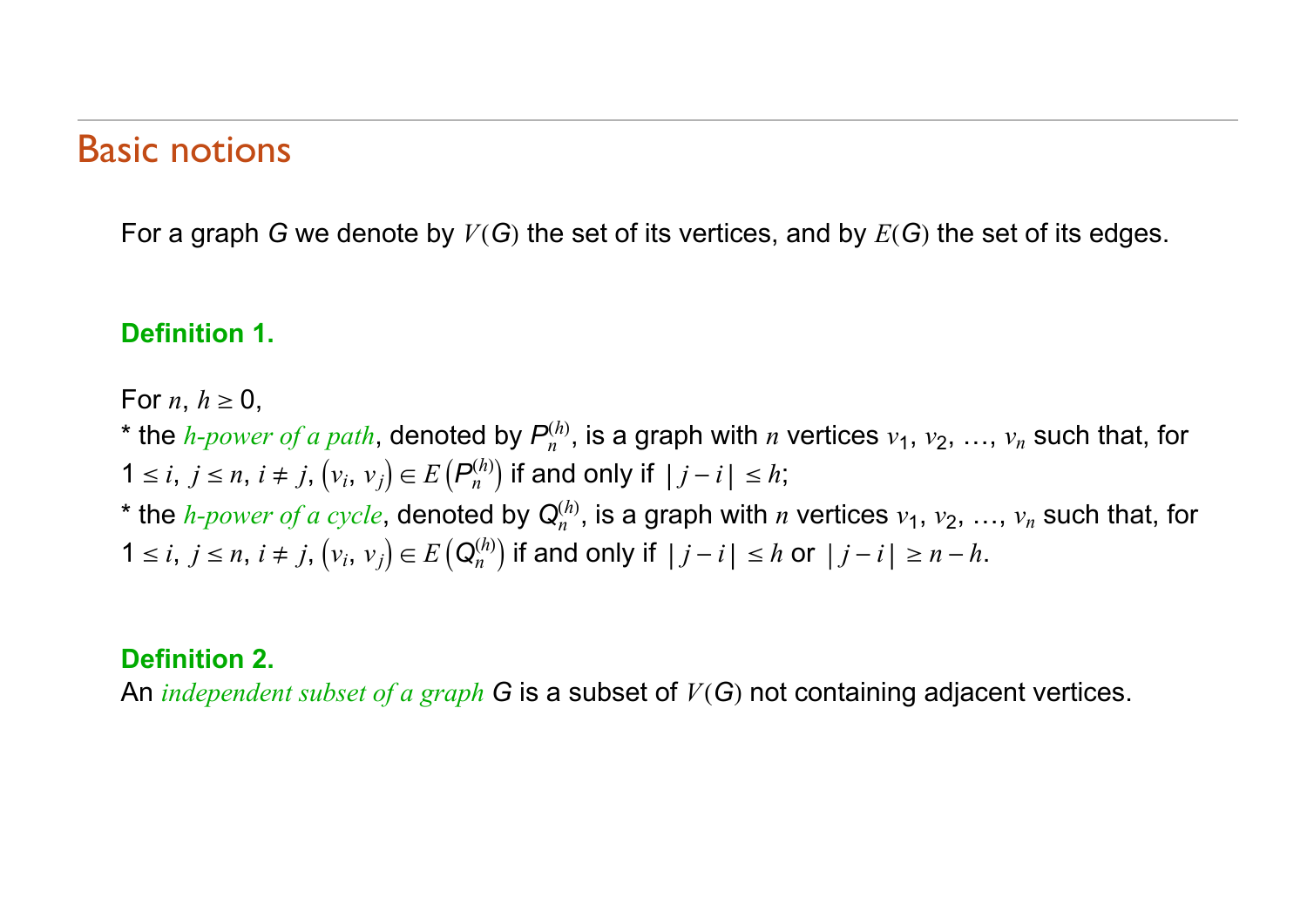# The h-power of a path



- $*$   $P_n^{(0)}$  is a graph made of  $n$  isolated nodes
- $*$   $P_n^{(1)}$  is the path with *n* vertices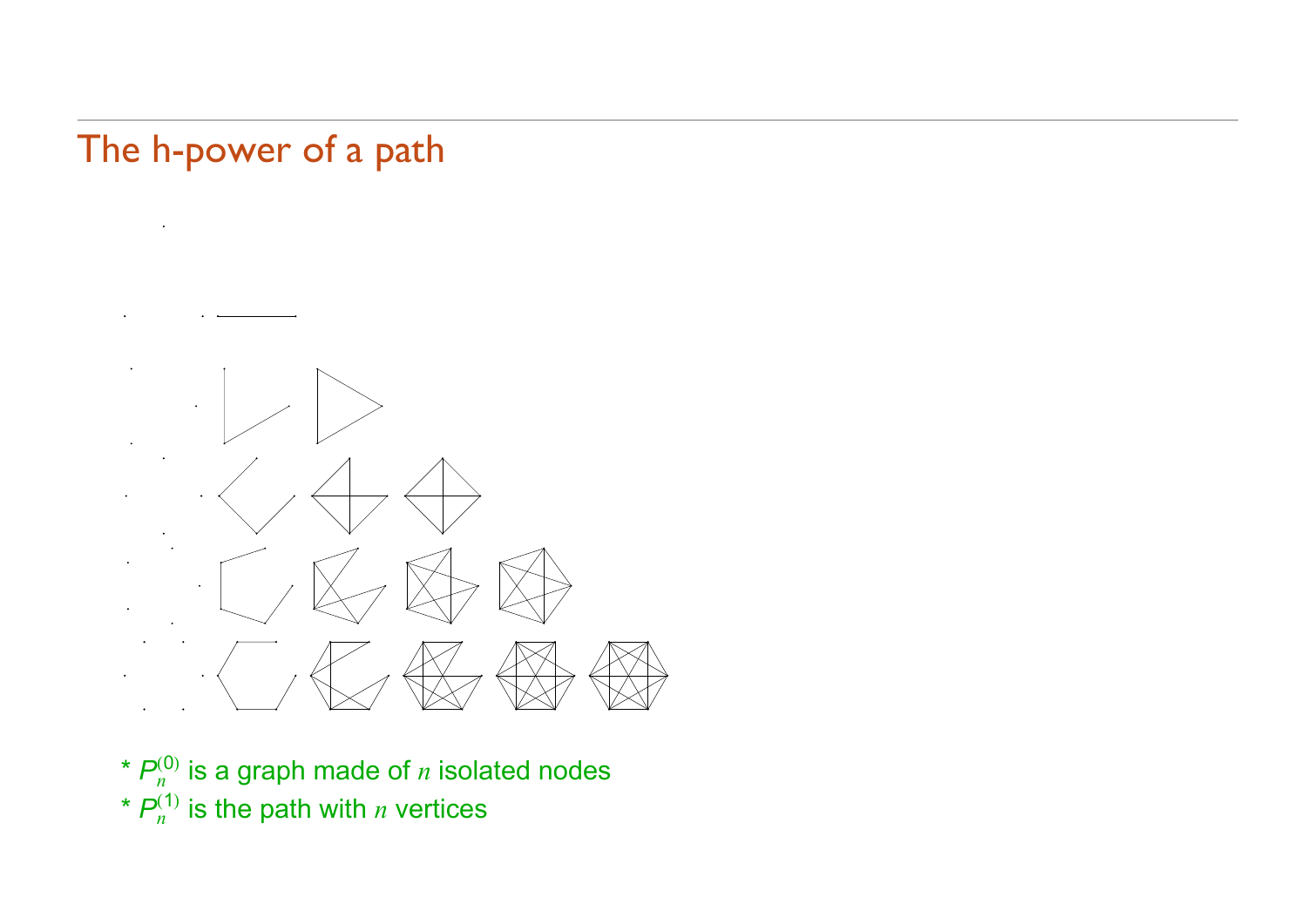# The h-power of a cycle



- $*$   $\mathsf{Q}_n^{(0)}$  is a graph made of  $n$  isolated nodes
- $*$   $\mathsf{Q}_n^{(1)}$  is the cycle with  $n$  vertices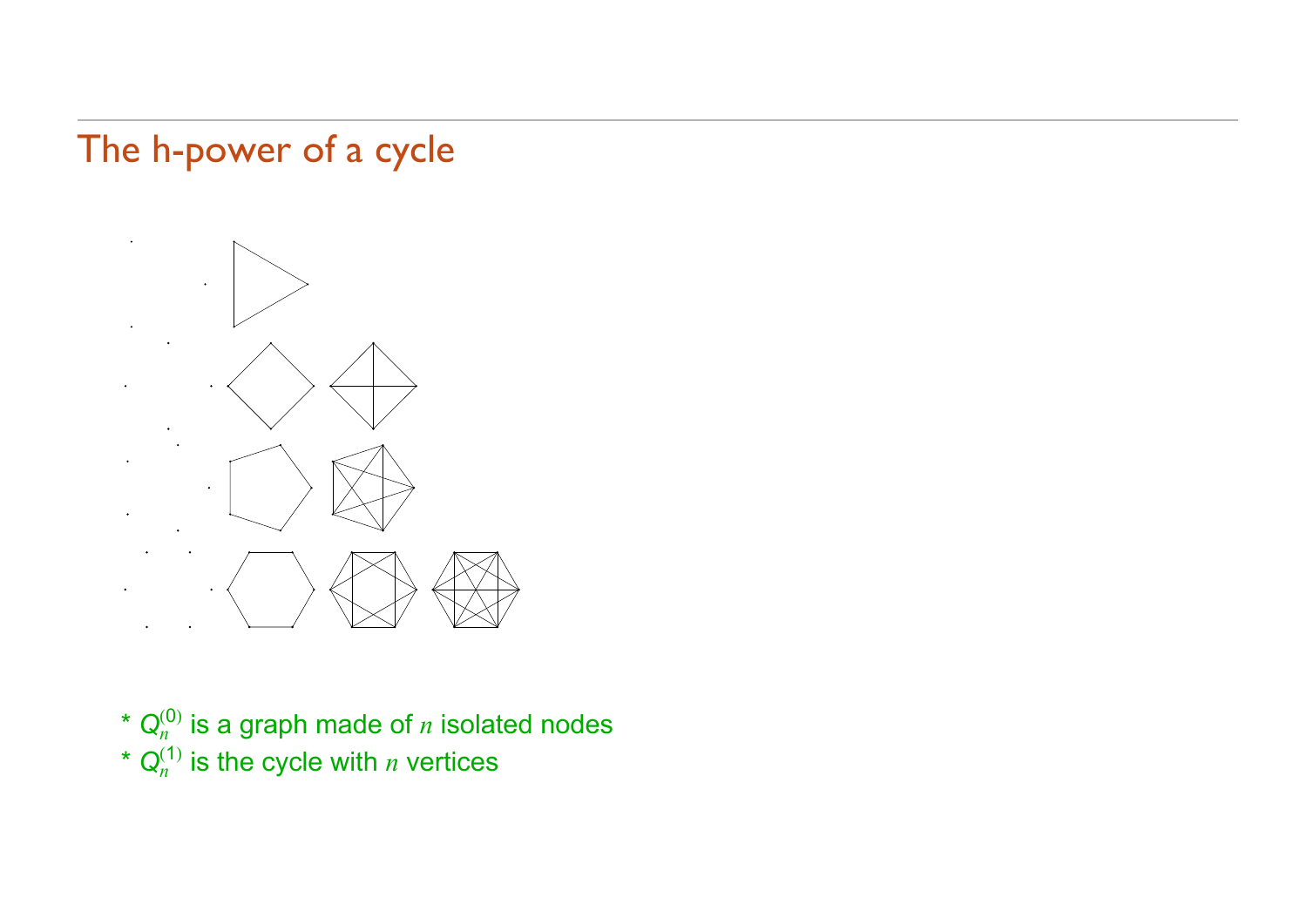### The independent subsets of powers of paths

We denote by  $p_{n,k}^{(h)}$  the number of independent  $k$ -subsets of  $P_n^{(h)}$ *h* .

\* For *n*, *h*, 
$$
k \ge 0
$$
,  $p_{n,k}^{(h)} = {n - h k + h \choose k}$ .

We denote by  $p_n^{(h)}$  the number of independent subsets of  $P_n^{(h)}$ *h* .

\* 
$$
p_n^{(h)} = \sum_{k \ge 0} p_{n,k}^{(h)} = \sum_{k=0}^{\lceil n/(h+1) \rceil} {n - h k + h \choose k}
$$

\* 
$$
p_n^{(h)}
$$
 = {  $n+1$  if  $n \le h+1$ ,  
\n $p_{n-1}^{(h)} + p_{n-h-1}^{(h)}$  if  $n > h+1$ .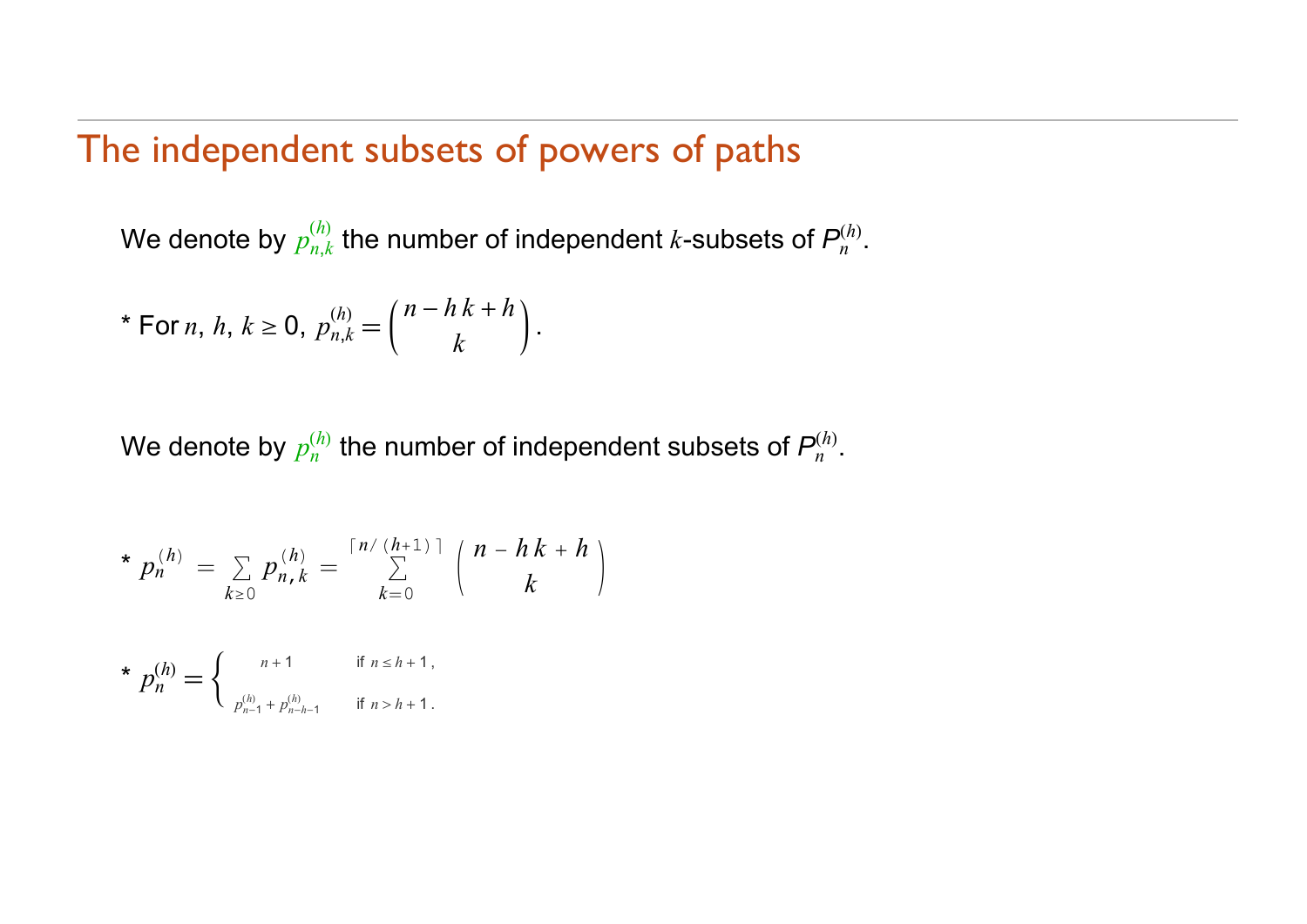### The independent subsets of powers of paths

|         | $n=0$ |                | 2 | 3 | 4  | 5  | 6  | 7   | 8   | 9   | 10   | 11   | 12   | 13   |
|---------|-------|----------------|---|---|----|----|----|-----|-----|-----|------|------|------|------|
| $h = 0$ |       | 2              | 4 | 8 | 16 | 32 | 64 | 128 | 256 | 512 | 1024 | 2048 | 4096 | 8192 |
|         |       | $\mathbf{2}$   | 3 | 5 | 8  | 13 | 21 | 34  | 55  | 89  | 144  | 233  | 377  | 610  |
| 2       |       | 2              | 3 | 4 | 6  | 9  | 13 | 19  | 28  | 41  | 60   | 88   | 129  | 189  |
| 3       |       | 2              | 3 | 4 | 5  | 7  | 10 | 14  | 19  | 26  | 36   | 50   | 69   | 95   |
| 4       |       | 2              | 3 | 4 | 5  | 6  | 8  | 11  | 15  | 20  | 26   | 34   | 45   | 60   |
| 5       |       | 2              | 3 | 4 | 5  | 6  | 7  | 9   | 12  | 16  | 21   | 27   | 34   | 43   |
| 6       |       | 2              | 3 | 4 | 5  | 6  | 7  | 8   | 10  | 13  | 17   | 22   | 28   | 35   |
|         |       | 2              | 3 | 4 | 5  | 6  | 7  | 8   | 9   | 11  | 14   | 18   | 23   | 29   |
| 8       |       | $\overline{2}$ | 3 | 4 | 5  | 6  | 7  | 8   | 9   | 10  | 12   | 15   | 19   | 24   |
| 9       |       | $\overline{2}$ | 3 | 4 | 5  | 6  | 7  | 8   | 9   | 10  | 11   | 13   | 16   | 20   |
| 10      |       | $\overline{2}$ | 3 | 4 | 5  | 6  | 7  | 8   | 9   | 10  | 11   | 12   | 14   | 17   |

**<sup>p</sup>h\_, n\_ : Sumph, n, <sup>k</sup>, k, 0, Ceiling <sup>n</sup> h1**

|         | $n=0$ |                | 2 | 3 | 4  | 5  | 6  | 7   | 8   | 9   | 10   | 11   | 12   | 13   |
|---------|-------|----------------|---|---|----|----|----|-----|-----|-----|------|------|------|------|
| $h = 0$ |       | 2              | 4 | 8 | 16 | 32 | 64 | 128 | 256 | 512 | 1024 | 2048 | 4096 | 8192 |
|         |       | 2              | 3 | 5 | 8  | 13 | 21 | 34  | 55  | 89  | 144  | 233  | 377  | 610  |
| 2       |       | 2              | 3 | 4 | 6  | 9  | 13 | 19  | 28  | 41  | 60   | 88   | 129  | 189  |
|         |       | 2              | 3 | 4 | 5  | 7  | 10 | 14  | 19  | 26  | 36   | 50   | 69   | 95   |
| 4       |       | $\overline{2}$ | 3 | 4 | 5  | 6  | 8  | 11  | 15  | 20  | 26   | 34   | 45   | 60   |
| 5       |       | 2              | 3 | 4 | 5  | 6  | 7  | 9   | 12  | 16  | 21   | 27   | 34   | 43   |
| 6       |       | 2              | 3 | 4 | 5  | 6  | 7  | 8   | 10  | 13  | 17   | 22   | 28   | 35   |
|         |       | 2              | 3 | 4 | 5  | 6  | 7  | 8   | 9   | 11  | 14   | 18   | 23   | 29   |
| 8       |       | 2              | 3 | 4 | 5  | 6  | 7  | 8   | 9   | 10  | 12   | 15   | 19   | 24   |
| 9       |       | $\overline{2}$ | 3 | 4 | 5  | 6  | 7  | 8   | 9   | 10  | 11   | 13   | 16   | 20   |
| 10      |       | 2              | 3 | 4 | 5  | 6  | 7  | 8   | 9   | 10  | 11   | 12   | 14   | 17   |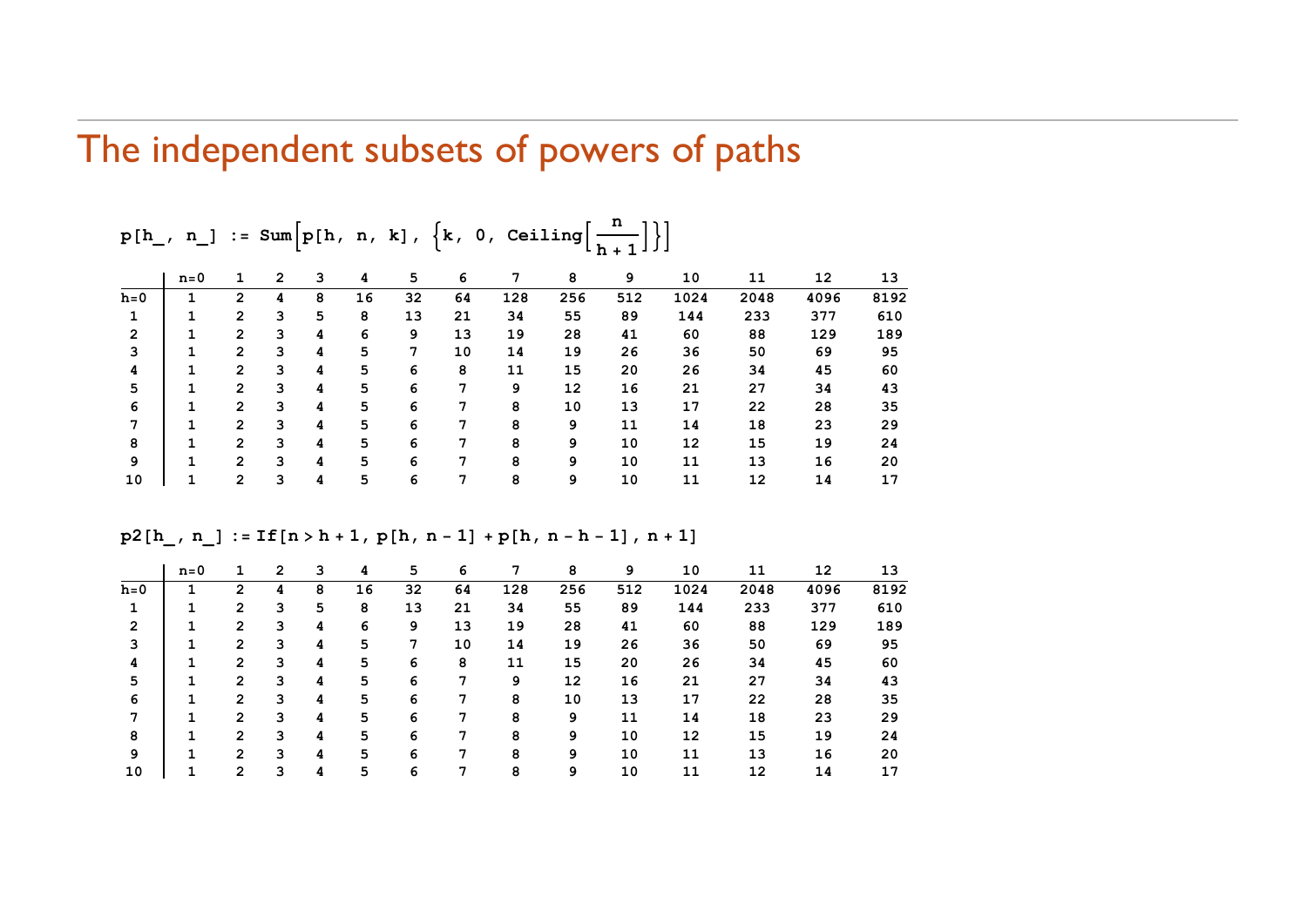#### Remark

A *Fibonacci string of order n* is a binary strings of length *n* without (two) consecutive 1's. Recalling that the Hamming distance between two binary strings  $\alpha$  and  $\beta$  is the number  $H(\alpha, \beta)$  of bits where  $\alpha$  and  $\beta$  differ, we can define the *Fibonacci cube of order n*, denoted  $\Gamma_n$ , as the graph  $(V, E)$ , where V is the set of all Fibonacci strings of order *n* and, for all  $\alpha, \beta \in V$ ,  $(\alpha, \beta) \in E$  if and only if  $H(\alpha, \beta) = 1$ .

Denote by  $F_n$  the  $n^{th}$  element of the Fibonacci sequence  $F_1 = 1$ ,  $F_2 = 1$ , and  $F_i = F_{i-1} + F_{i-2}$ , for *i* > 2 (the first values of the Fibonacci sequence are shown below). Then,  $p_n^{(1)} = F_{n+2}$  is the number of elements of the Fibonacci cube of order *n*.

|  |  |  |  |  | n=1 2 3 4 5 6 7 8 9 10 11 12 13    |  |
|--|--|--|--|--|------------------------------------|--|
|  |  |  |  |  | 1 1 2 3 5 8 13 21 34 55 89 144 233 |  |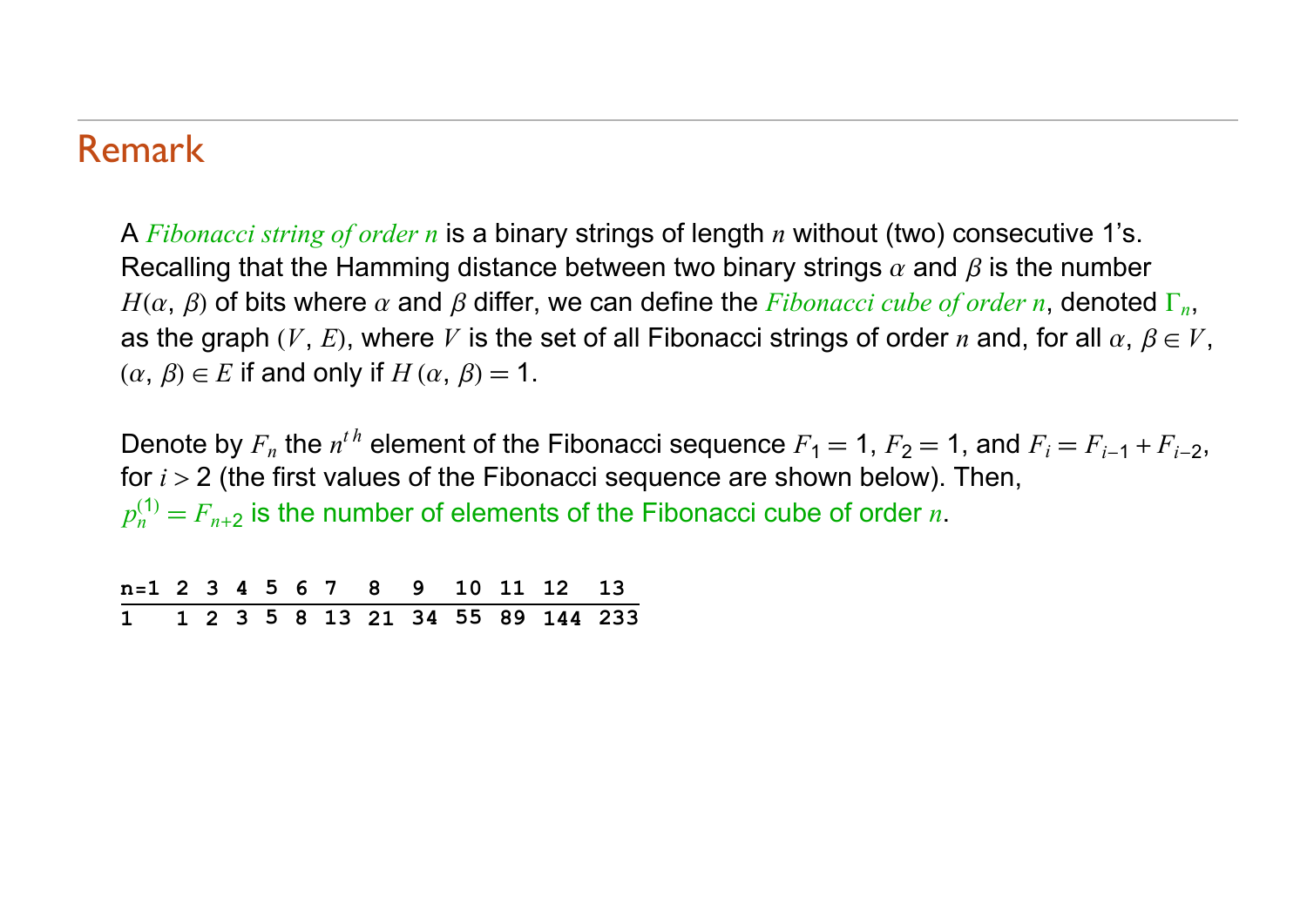### The poset of independent subsets of powers of paths

Let  $H_n^{(h)}$  be the Hasse diagram of the poset of independent subsets of  $P_n^{(h)}$  ordered by inclusion. The following picture shows  $H_n^{(h)}$  for  $n = 1, \; ... , \; 4,$  and  $h \geq 0.$  (Whenever  $h \geq n, \; H_n^{(h)}$  coincide with *Hh*-1 $\alpha_{h-1}^{(h)}$ , and it is not shown).

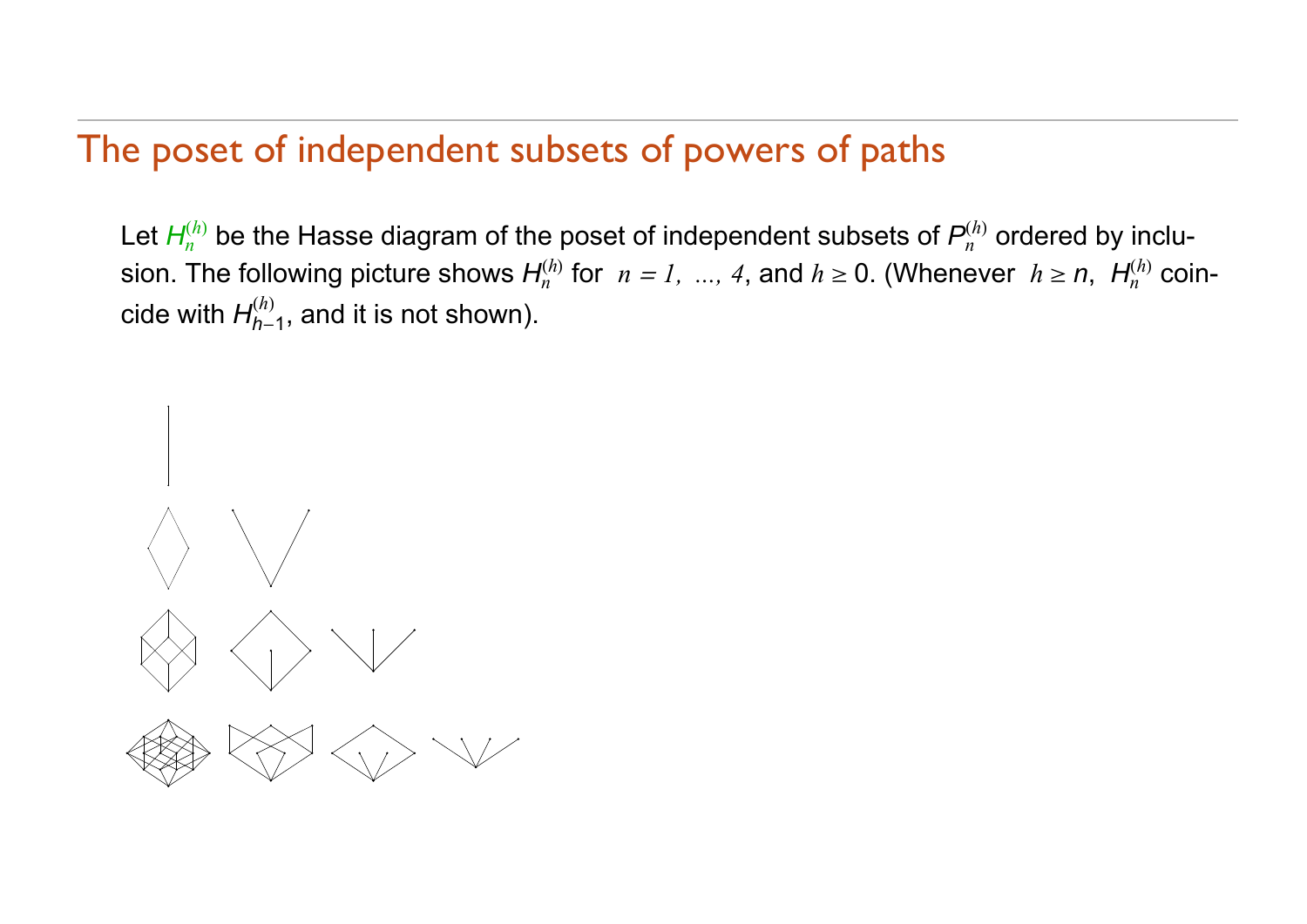### The poset of independent subsets of powers of paths

The first column of the previous picture -  $H_n^{(0)}$  - is formed by the *n*-cubes, and the second column - *Hn*  $I_n^{(1)}$  - is the column of the Fibonacci cubes  $\Gamma_n$ . To check the latter, Fibonacci cubes can also be drawn by mean of their definition in terms of Fibonacci strings.

```
FibonacciCuben_ : HasseDiagram
   MakeGraph[FibonacciStrings[n], HammingDistance[#1, #2] == 1 && Count[#1, 1] < Count[#2, 1] &]];
ShowGraphArrayTableFibonacciCuben, n, 1, 5
```
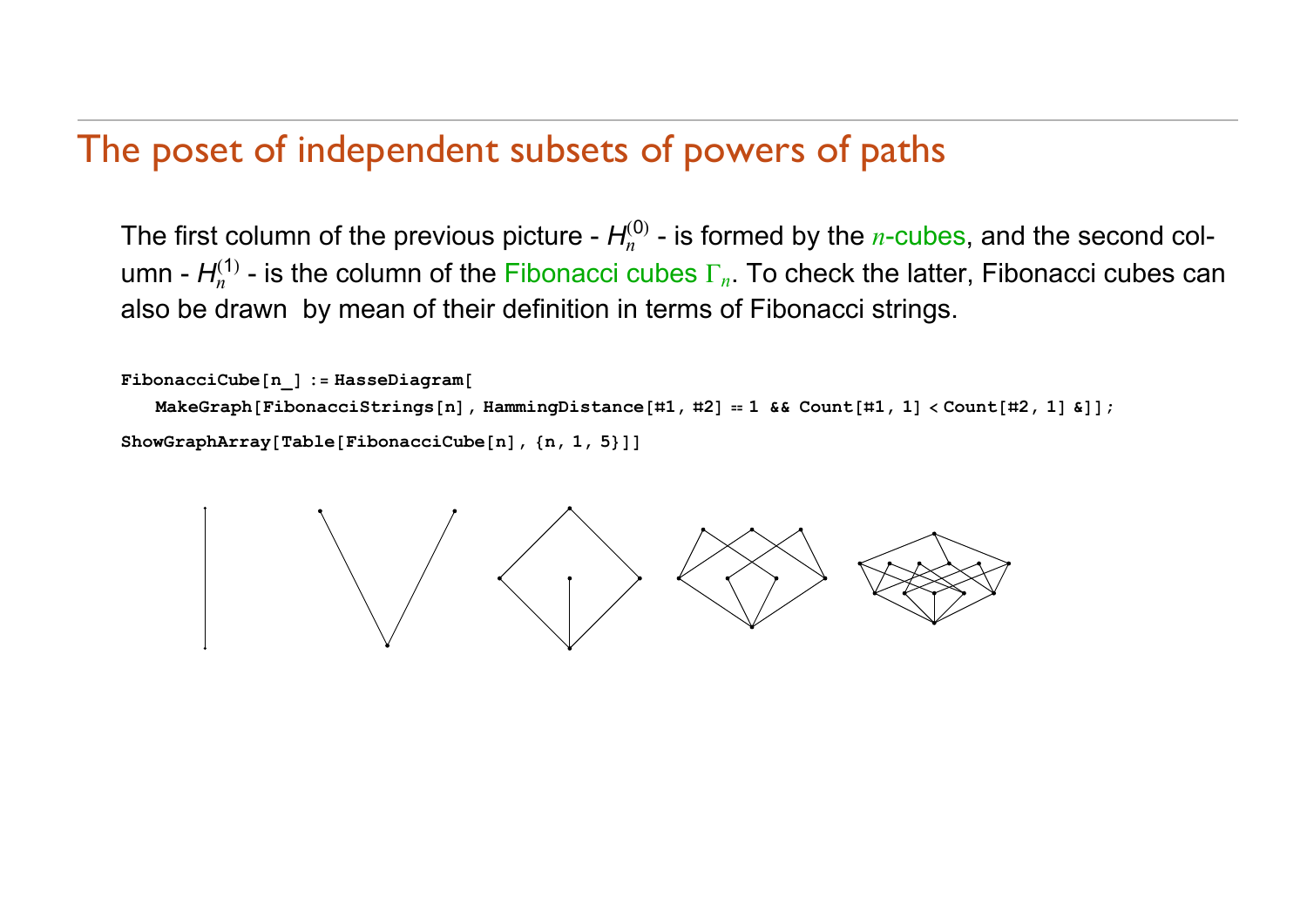#### Two ways of counting the edges of *H nh*

Let  $H_n^{(h)}$  be the number of edges of  $H_n^{(h)}$ . Noting that in  $H_n^{(h)}$  each non-empty independent  $k$ subset covers exactly  $k$  independent  $(k-1)$ -subsets, we can write

$$
H_n^{(h)} = \sum_{k=1}^{\lceil n/(h+1)\rceil} k p_{n,k}^{(h)} = \sum_{k=1}^{\lceil n/(h+1)\rceil} k {n-h \, k+h \choose k}.
$$

Let now  $T_{k,i}^{(n,h)}$  be the number of independent  $k$ -subsets of  $\bm{\mathit{P}}_n^{(h)}$  containing the vertex  $v_i$ . For positive *n*,

$$
\sum_{k=1}^{\lceil n/(h+1)\rceil} \sum_{i=1}^n T_{k,i}^{(n,h)} = H_n^{(h)}.
$$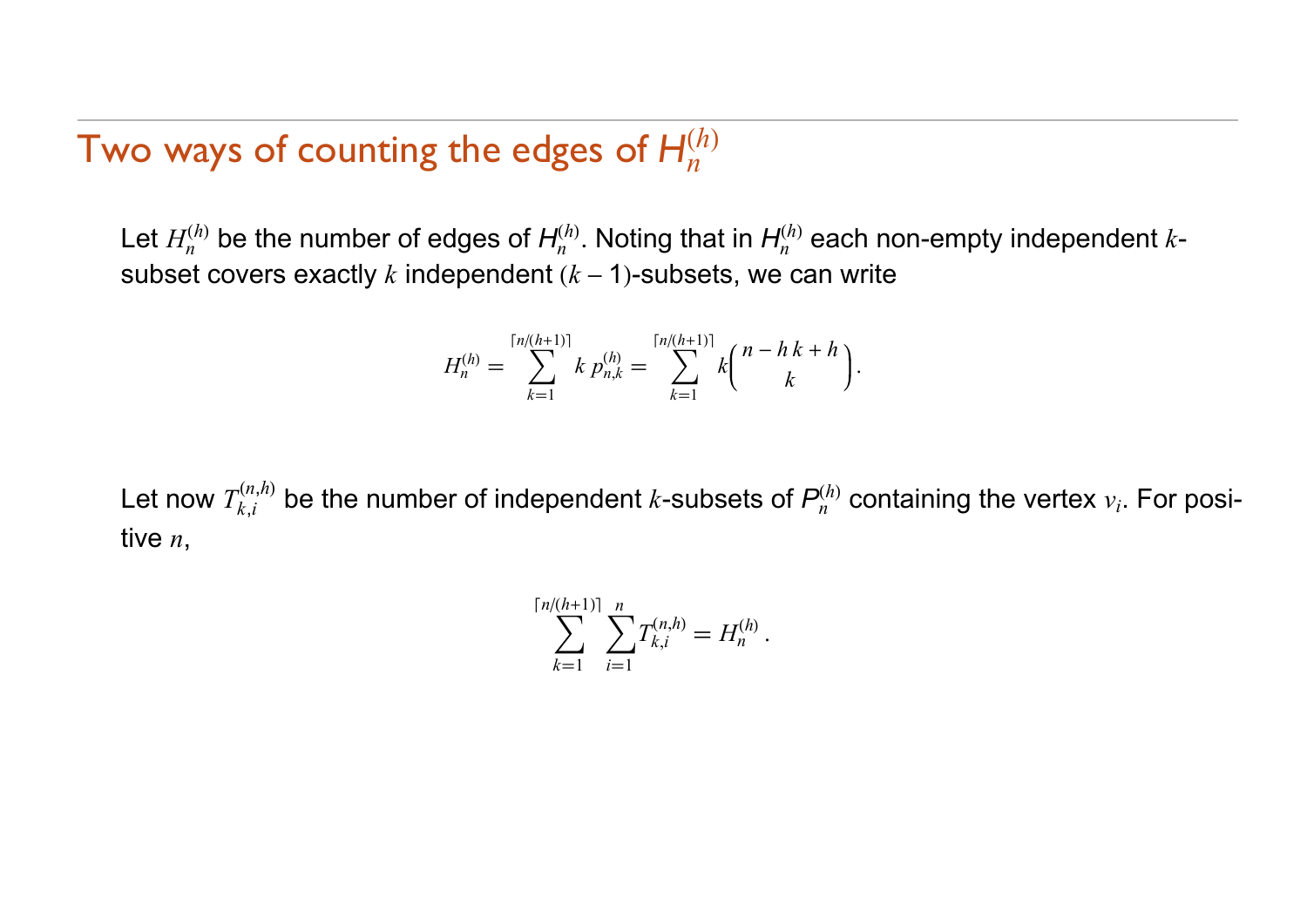### A generalized Fibonacci sequence

For  $h \ge 0$ , and  $n \ge 1$ , we define the *h-Fibonacci sequence*  $F^{(h)} = \big\{ F_n^{(h)} \big\}_{n \ge 1}$  whose elements are

$$
F_n^{(h)} = \begin{cases} 1 & \text{if } n \le h+1, \\ F_{n-1}^{(h)} + F_{n-h-1}^{(h)} & \text{if } n > h+1. \end{cases}
$$

 $\mathbf{F}[\mathbf{h}_+, \mathbf{n}_-]:=\mathbf{If}\left[\mathbf{n}\le \mathbf{h}+\mathbf{1}, \mathbf{1}, \mathbf{F}[\mathbf{h}, \mathbf{n}-\mathbf{1}]+\mathbf{F}[\mathbf{h}, \mathbf{n}-\mathbf{h}-\mathbf{1}]\right]$ 

|         | n=1 | 2 | 3            | 4              | 5              | 6  |    | 8   | 9   | 10  | 11   | 12   | 13   | 14   | 15    |
|---------|-----|---|--------------|----------------|----------------|----|----|-----|-----|-----|------|------|------|------|-------|
| $h = 0$ |     | 2 | 4            | 8              | 16             | 32 | 64 | 128 | 256 | 512 | 1024 | 2048 | 4096 | 8192 | 16384 |
|         |     |   | $\mathbf{2}$ | 3              | 5              | 8  | 13 | 21  | 34  | 55  | 89   | 144  | 233  | 377  | 610   |
| 2       |     |   |              | $\overline{2}$ | 3              | 4  | 6  | 9   | 13  | 19  | 28   | 41   | 60   | 88   | 129   |
|         |     |   |              |                | $\overline{2}$ | 3  | 4  |     | 7   | 10  | 14   | 19   | 26   | 36   | 50    |
| 4       |     |   |              |                |                | 2  |    |     | 5   | 6   | 8    | 11   | 15   | 20   | 26    |
| 5       |     |   |              |                |                |    | 2  |     | 4   | 5   | 6    |      | 9    | 12   | 16    |
| 6       |     |   |              |                |                |    |    |     |     |     | 5    | 6    |      | 8    | 10    |
|         |     |   |              |                |                |    |    |     | 2   |     | 4    | 5    | 6    |      | 8     |
| я       |     |   |              |                |                |    |    |     |     | ົ   |      | 4    | 5    | 6    |       |
| 9       |     |   |              |                |                |    |    |     |     |     | 2    | ٩    |      |      |       |
| 10      |     |   |              |                |                |    |    |     |     |     |      |      |      |      |       |

 $F^{(0)} = 1, 2, 4, ..., 2^n, ...;$ 

- $\blacksquare$  *F*<sup>(1)</sup> is the Fibonacci sequence;
- **more generally,**  $F^{(h)} = 1, ..., 1$ *h*, *p* 0 *h* ,  $p_1$ *h* , *p* 2 *h* , ….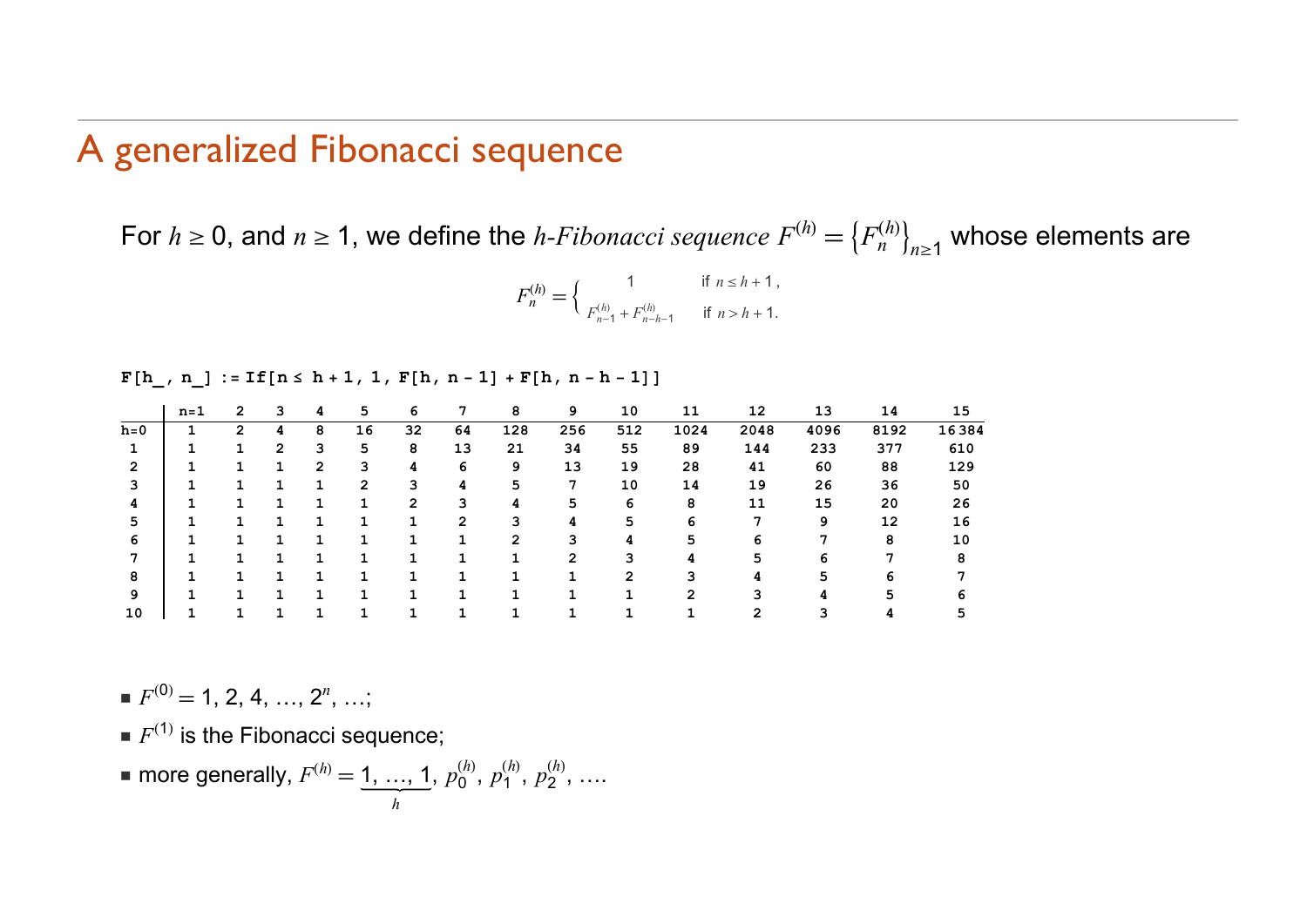#### One more way of counting the edges of *H n h*

#### **Theorem 1.**

For  $n, \, h \geq 0,$  we have

$$
H_n^{(h)} = \left( F^{(h)} * F^{(h)} \right)(n) = \sum_{i=1}^n F_i^{(h)} F_{n-i+1}^{(h)}.
$$

#### **Remark.**

For  $h=1$ , we obtain the number of edges of  $\Gamma_n$  by using Fibonacci numbers:

$$
H_n^{(I)} = \sum_{i=1}^n F_i F_{n-i+1} \, .
$$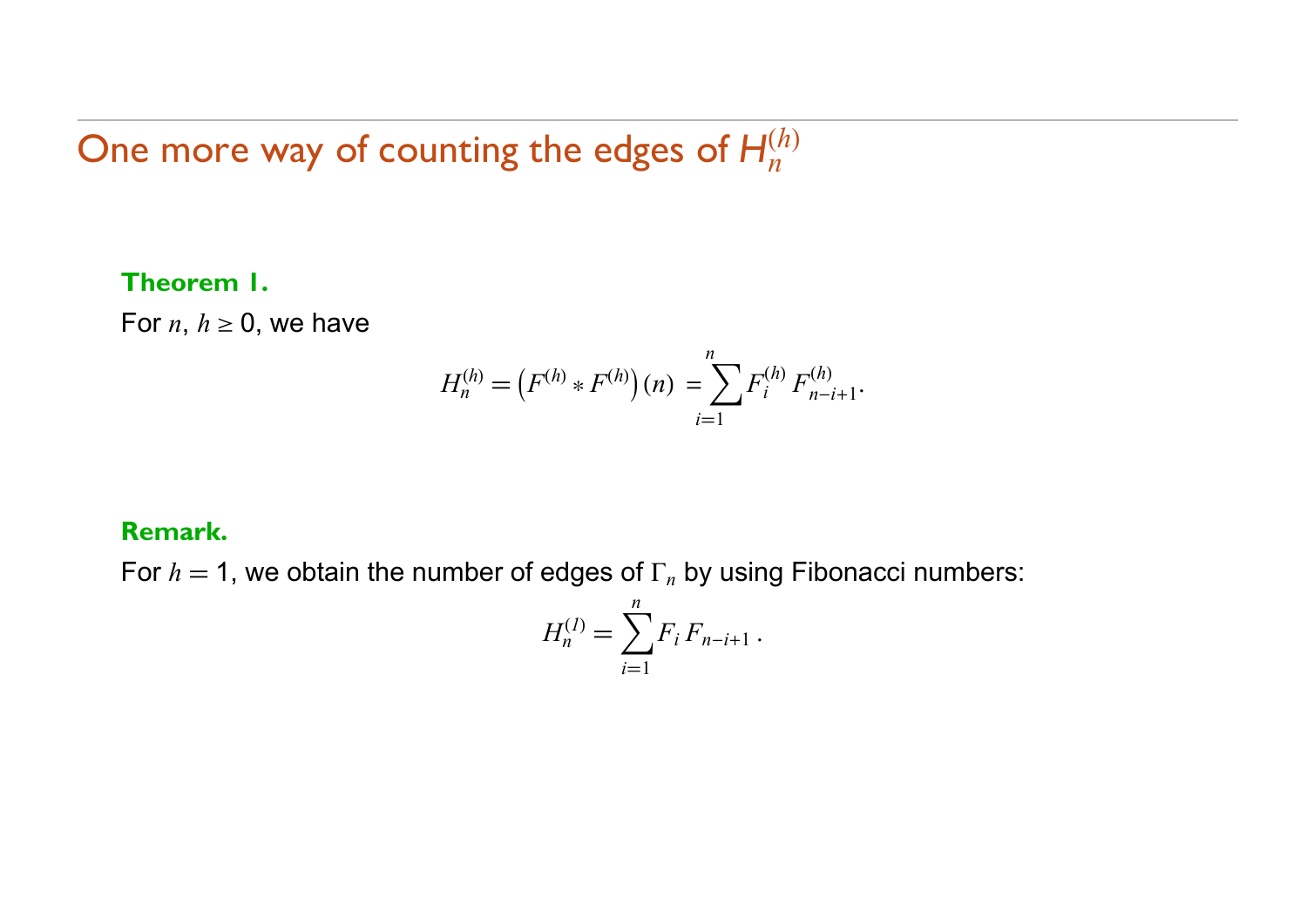# Counting the edges of  $H_n^{(h)}$ , with Mathematica

$$
H[h_, n_.] := Sum[k p[h, n, k], {k, 1, Ceiling[\frac{n}{h+1}]]]
$$
\n
$$
pbar[h_, n_, k_.] := If[n < 0, p[h, 0, k], p[h, n, k]]
$$
\n
$$
T[h_, n_, k_, i_.] := Sum[pbar[h, i - h - 1, r] pbar[h, n - i - h, k - 1 - r], {r, 0, k - 1}]
$$
\n
$$
H2[h_, n_.] := Sum[T[h, n, k, i], {k, 1, Ceiling[\frac{n}{h+1}]], {i, 1, n}]
$$
\n
$$
F[h_, n_.] := If[n \le h + 1, 1, F[h, n - 1] + F[h, n - h - 1]]
$$
\n
$$
H3[h_, n_.] := Sum[F[h, i] F[h, n - i + 1], {i, 1, n}]
$$

#### ...H, H2, H3 lead to the same table.

|         | $n=0$ | 2              | 3  | 4  | 5  | 6   | 7   | 8    | 9    | 10   | 11    | 12    | 13    |
|---------|-------|----------------|----|----|----|-----|-----|------|------|------|-------|-------|-------|
| $h = 0$ |       | 4              | 12 | 32 | 80 | 192 | 448 | 1024 | 2304 | 5120 | 11264 | 24576 | 53248 |
|         | 0     | 2              | 5. | 10 | 20 | 38  | 71  | 130  | 235  | 420  | 744   | 1308  | 2285  |
| 2       | 0     | 2              | 3  | 6  | 11 | 18  | 30  | 50   | 81   | 130  | 208   | 330   | 520   |
|         | 0     | $\overline{2}$ | 3  | 4  | 7  | 12  | 19  | 28   | 42   | 64   | 97    | 144   | 212   |
| 4       | 0     | 2              | 3  | 4  | 5  | 8   | 13  | 20   | 29   | 40   | 56    | 80    | 115   |
| 5       |       | 2              | 3  | 4  | 5  | 6   | 9   | 14   | 21   | 30   | 41    | 54    | 72    |
| 6       |       | 2              | 3  | 4  | 5  | 6   | 7   | 10   | 15   | 22   | 31    | 42    | 55    |
|         |       | $\overline{2}$ | 3  | 4  | 5  | 6   |     | 8    | 11   | 16   | 23    | 32    | 43    |
| 8       |       | 2              | 3  | 4  | 5  | 6   |     | 8    | 9    | 12   | 17    | 24    | 33    |
| 9       |       | 2              | 3  | 4  | 5  | 6   |     | 8    | 9    | 10   | 13    | 18    | 25    |
| 10      |       | 2              | 3  | 4  | 5  | 6   |     | 8    | 9    | 10   | 11    | 14    | 19    |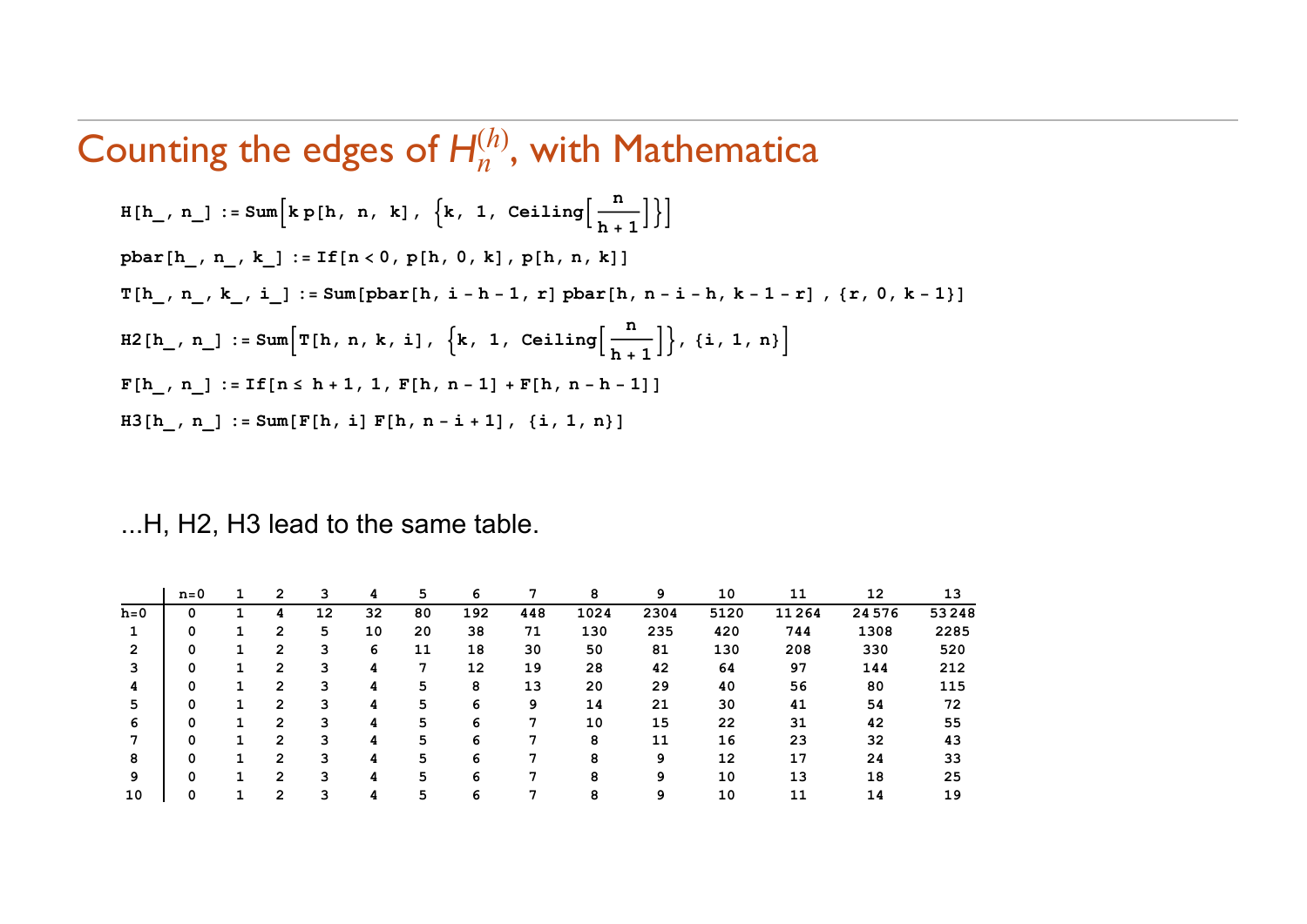### The independent subsets of powers of cycles

For *n*, *h*,  $k \geq 0$ , we denote by  $q_{n,k}^{(h)}$  the number of independent  $k$ -subsets of  $\mathsf{Q}_n^{(h)}$ . The number of all independent subsets of  $\mathsf{Q}^{(h)}_n$  is

$$
q_n^{(h)} = \sum_{k \ge 0} q_{n,k}^{(h)} = \sum_{k=0}^{\lceil n/(h+1) \rceil} q_{n,k}^{(h)},
$$
  

$$
q_n^{(h)} = \begin{cases} n+1 & \text{if } n \le 2h+1, \\ q_{n-1}^{(h)} + q_{n-h-1}^{(h)} & \text{if } n > 2h+1. \end{cases}
$$

$$
q[h_, n_]: = Sum\Big[q[h, n, k], \{k, 0, Ceiling\Big[\frac{n}{h+1}\Big]\Big\}\Big]
$$

 $\mathtt{q2}\mathtt{[h_,\; n_.]}:=\mathtt{If}\mathtt{[n>2\;h+1,\;q[h,\;n-1]+q[h,\;n-h-1] \;,\;n+1]}$ 

|         | $n=0$ 1 2 3 |                      |                |   | 4  | 5   | 6               | 7  | 8  | 9  | 10  | 11  | 12  | 13  | 14  | 15   | 16   | 17                                                       | 18     |
|---------|-------------|----------------------|----------------|---|----|-----|-----------------|----|----|----|-----|-----|-----|-----|-----|------|------|----------------------------------------------------------|--------|
| $h = 0$ |             | $\mathbf{2}^{\circ}$ | 4              | 8 | 16 | -32 | 64              |    |    |    |     |     |     |     |     |      |      | 128 256 512 1024 2048 4096 8192 16384 32768 65536 131072 | 262144 |
|         |             |                      | 2 3 4          |   | -7 | 11  | 18              | 29 | 47 | 76 | 123 | 199 | 322 | 521 | 843 | 1364 | 2207 | 3571                                                     | 5778   |
| 2       |             |                      | 2 3 4          |   | 5  | 6   | 10              | 15 | 21 | 31 | 46  | 67  | 98  | 144 | 211 | 309  | 453  | 664                                                      | 973    |
| 3       |             |                      | 2 3 4          |   | 5  | 6   | 7               | 8  | 13 | 19 | 26  | 34  | 47  | 66  | 92  | 126  | 173  | 239                                                      | 331    |
| 4       |             | $\mathbf{2}$         | 3 4            |   | 5  | 6   | $7\phantom{.0}$ | 8  | 9  | 10 | 16  | 23  | 31  | 40  | 50  | 66   | 89   | 120                                                      | 160    |
| 5       |             |                      | 2 3 4          |   | 5  | 6   | 7               | 8  | 9  | 10 | 11  | 12  | 19  | 27  | 36  | 46   | 57   | 69                                                       | 88     |
| 6       |             | $\mathcal{P}$        | 3 4            |   | 5  | 6   | 7               | 8  | 9  | 10 | 11  | 12  | 13  | 14  | 22  | 31   | 41   | 52                                                       | 64     |
|         |             | 2                    | 34             |   | 5  | 6   | 7               | 8  | 9  | 10 | 11  | 12  | 13  | 14  | 15  | 16   | 25   | 35                                                       | 46     |
| 8       |             | $\mathbf{2}^{\circ}$ | 3 <sup>1</sup> | 4 | 5  | 6   | 7               | 8  | 9  | 10 | 11  | 12  | 13  | 14  | 15  | 16   | 17   | 18                                                       | 28     |
| 9       |             |                      | 2 3            | 4 | 5  | 6   | 7               | 8  | 9  | 10 | 11  | 12  | 13  | 14  | 15  | 16   | 17   | 18                                                       | 19     |
| 10      |             | 2                    |                | 4 | 5  | 6   | 7               | 8  | 9  | 10 | 11  | 12  | 13  | 14  | 15  | 16   | 17   | 18                                                       | 19     |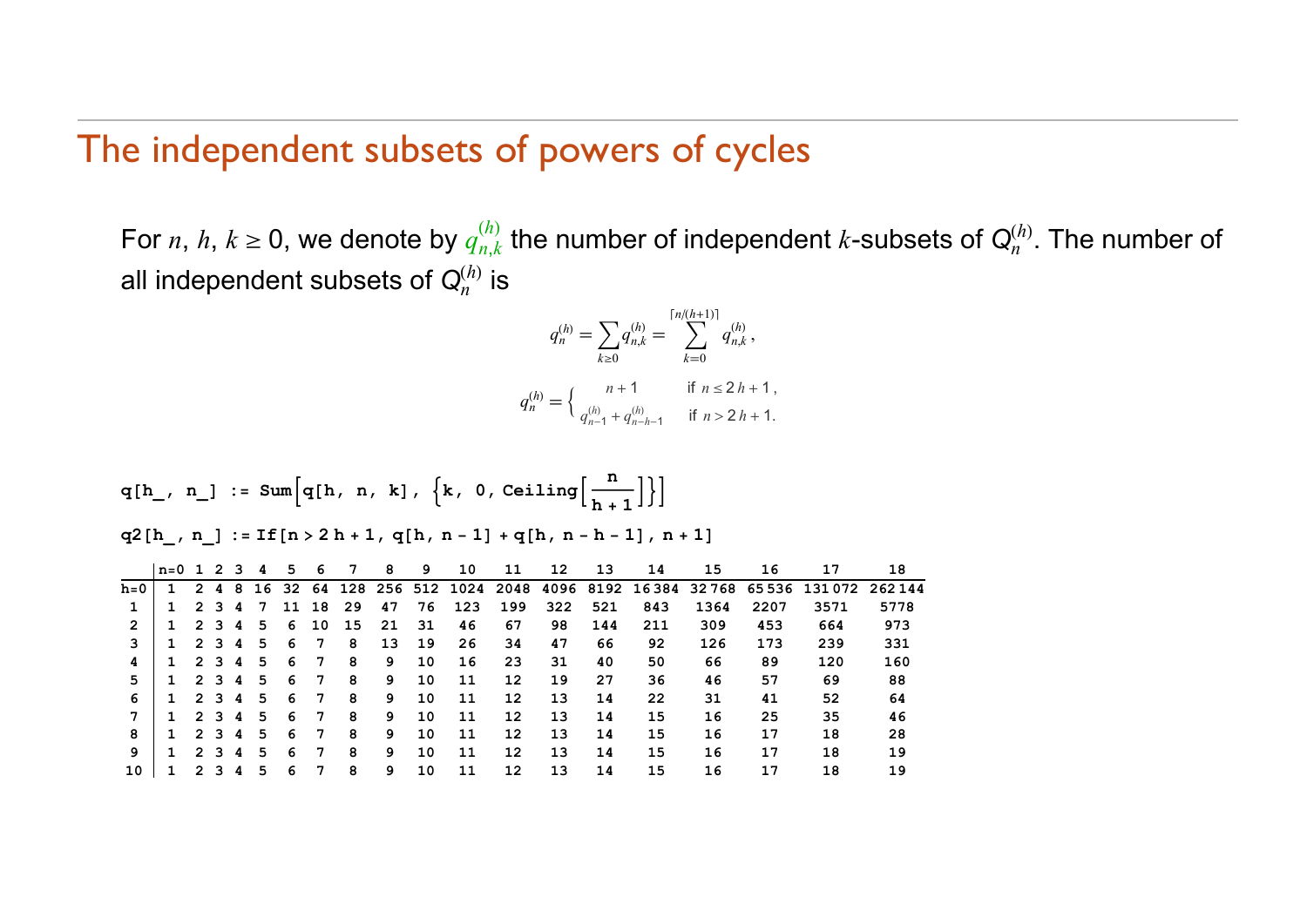#### Remark

A *Lucas cube of order n*, denoted  $\Lambda_n$ , is defined as the graph whose vertices are the binary strings of length *n* without either two consecutive 1's or a 1 in the first and in the last position, and in which the vertices are adjacent when their Hamming distance is exactly 1.

Denote by  $L_n$  the  $n^{th}$  element of the Lucas sequence  $L_1 = 1$ ,  $L_2 = 3$ , and  $L_i = L_{i-1} + L_{i-2}$ , for *i* > 2 (some values of the Lucas sequence are shown below). Then, for *<sup>n</sup>* <sup>&</sup>gt; 1,  $q_n^{(1)} = L_n$  is the number of elements of the Lucas cube of order *n*.

|  |  |  |  |  | $n=1$ 2 3 4 5 6 7 8 9 10 11 12 13      |  |
|--|--|--|--|--|----------------------------------------|--|
|  |  |  |  |  | 1 3 4 7 11 18 29 47 76 123 199 322 521 |  |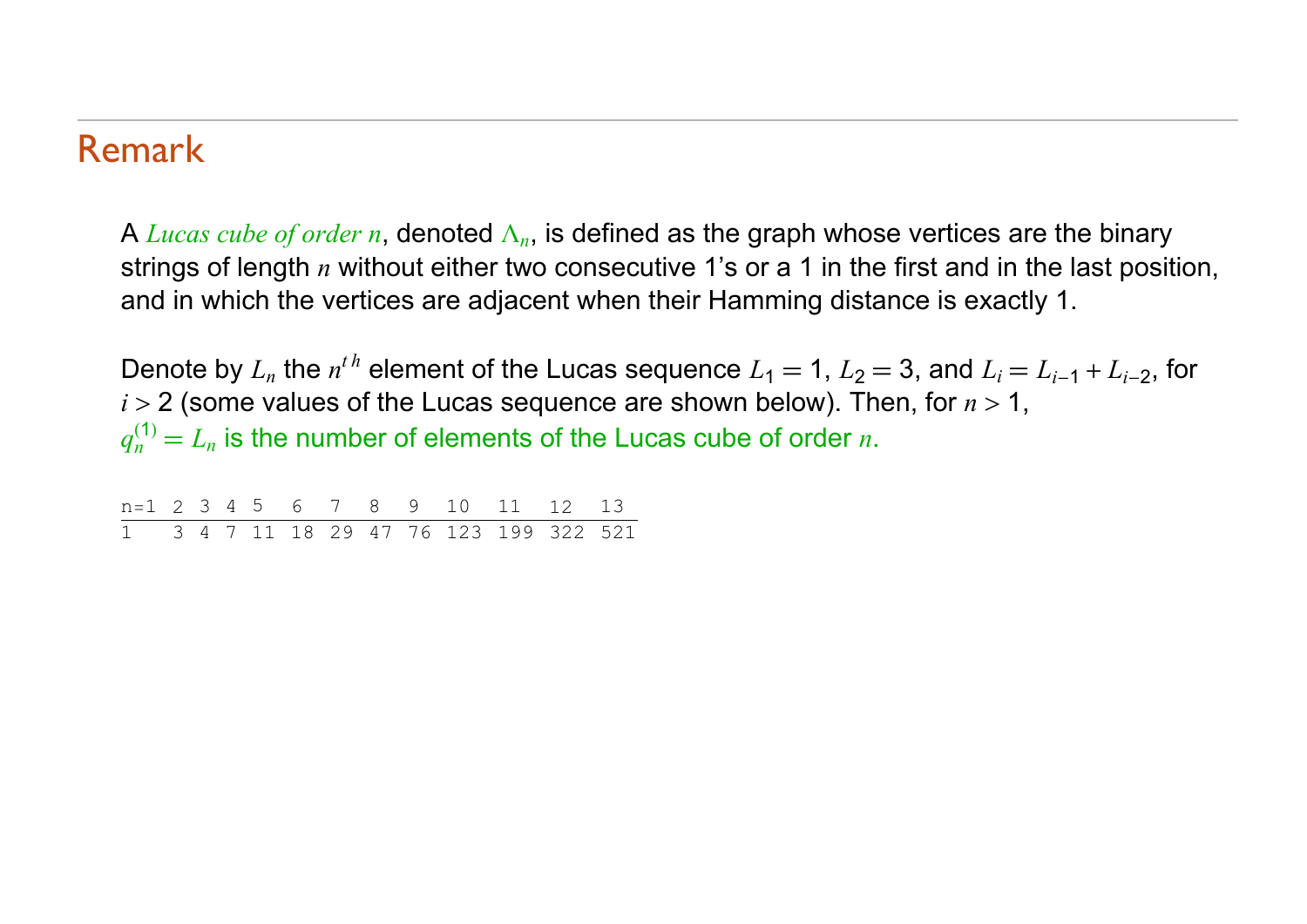# The poset of independent subsets of powers of cycles

Let  $\pmb{M}_n^{(h)}$  be the Hasse diagram of the poset of independent subsets of  $\pmb{\mathsf{Q}}_n^{(h)}$  ordered by inclusion. The following picture shows a few Hasse diagrams *Mn h* .



\* For each *n*,  $M_n^{(1)}$  is the Lucas cube  $\Lambda_n$ .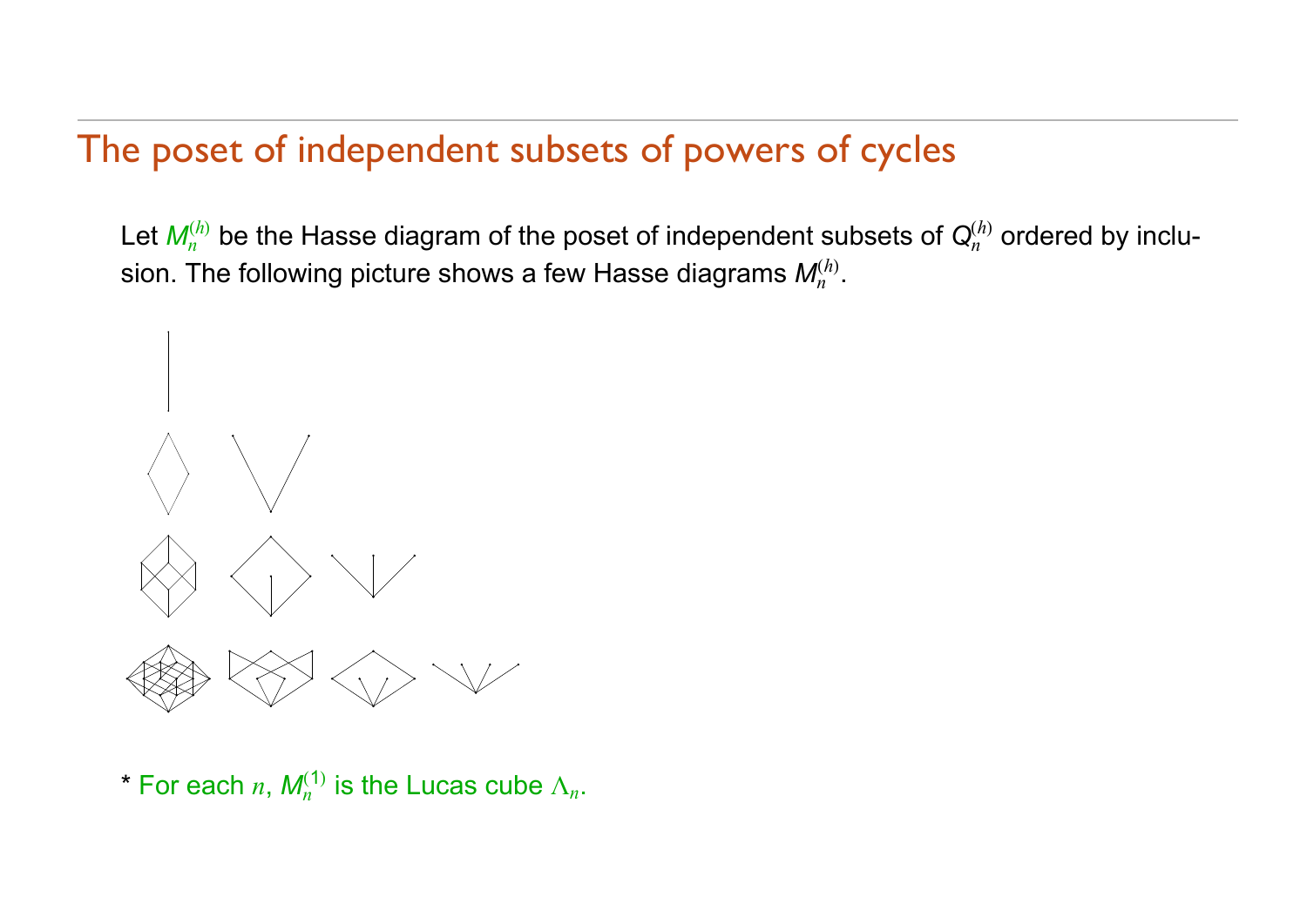### Toward an analogous of Theorem 1

In order to obtain an analogous of the Theorem 1 for the case of cycles, the first step is to generalize Lucas numbers in an appropriate way. After several attempts, we can assume that the generalization of the Lucas numbers which agrees with our combinatorial structures is the following.

L[h\_, n\_] := If[n ≤ h + 1 , 1 , L[h , n - 1] + L[h , n - h - 1]] ; L[h\_ , 1] := h + 1

|                | $n=1$ 2 3    |                |   | 4  | 5           | 6 | 7     | 8  | 9  | 10 | 11                             | 12  | 13   | 14   | 15    |
|----------------|--------------|----------------|---|----|-------------|---|-------|----|----|----|--------------------------------|-----|------|------|-------|
| $h = 0$        |              | $\overline{2}$ | 4 | 8  |             |   |       |    |    |    | 16 32 64 128 256 512 1024 2048 |     | 4096 | 8192 | 16384 |
|                | $\mathbf{2}$ | $\mathbf{1}$   | 3 | 4  | 7           |   | 11 18 | 29 | 47 | 76 | 123                            | 199 | 322  | 521  | 843   |
| $\overline{2}$ | 3            | $\mathbf{1}$   | 1 | 4  | 5           | 6 | 10    | 15 | 21 | 31 | 46                             | 67  | 98   | 144  | 211   |
| 3              | 4            | $\mathbf{1}$   | 1 | -1 | 5           | 6 | 7     | 8  | 13 | 19 | 26                             | 34  | 47   | 66   | 92    |
| 4              | 5            | $\mathbf{1}$   | 1 | 1  | 1           | 6 | 7     | 8  | 9  | 10 | 16                             | 23  | 31   | 40   | 50    |
| 5              | 6            | $\mathbf{1}$   | 1 | -1 | $\mathbf 1$ | 1 | 7     | 8  | 9  | 10 | 11                             | 12  | 19   | 27   | 36    |
| 6              | 7            | 1.             | 1 | -1 | -1          | 1 | 1     | 8  | 9  | 10 | 11                             | 12  | 13   | 14   | 22    |
| 7              | 8            | $\mathbf{1}$   | 1 | 1  | 1           | 1 | 1     | 1  | 9  | 10 | 11                             | 12  | 13   | 14   | 15    |
| 8              | 9            | 1.             | ٦ |    |             | 1 | 1     | 1  | 1  | 10 | 11                             | 12  | 13   | 14   | 15    |
| 9              | 10           | 1.             |   |    |             | 1 | 1     | 1  | 1  | 1  | 11                             | 12  | 13   | 14   | 15    |
| 10             |              |                |   |    |             |   | 1     | 1  | 1  | 1  | 1                              | 12  | 13   | 14   | 15    |

We call this sequences the *h-Lucas sequences*, and denote them by  $L^{(h)} = \{L_n^{(h)}: n \in \mathbb{N} \mid n \leq h\}$  $\binom{(h)}{n}_{n>1}$ . Notice that  $L_{n+1}^{\left( \nu\right) }$  $L_{n+1}^{(1)} = L_n$  is the sequence of Lucas numbers, for each  $n \geq 1$ .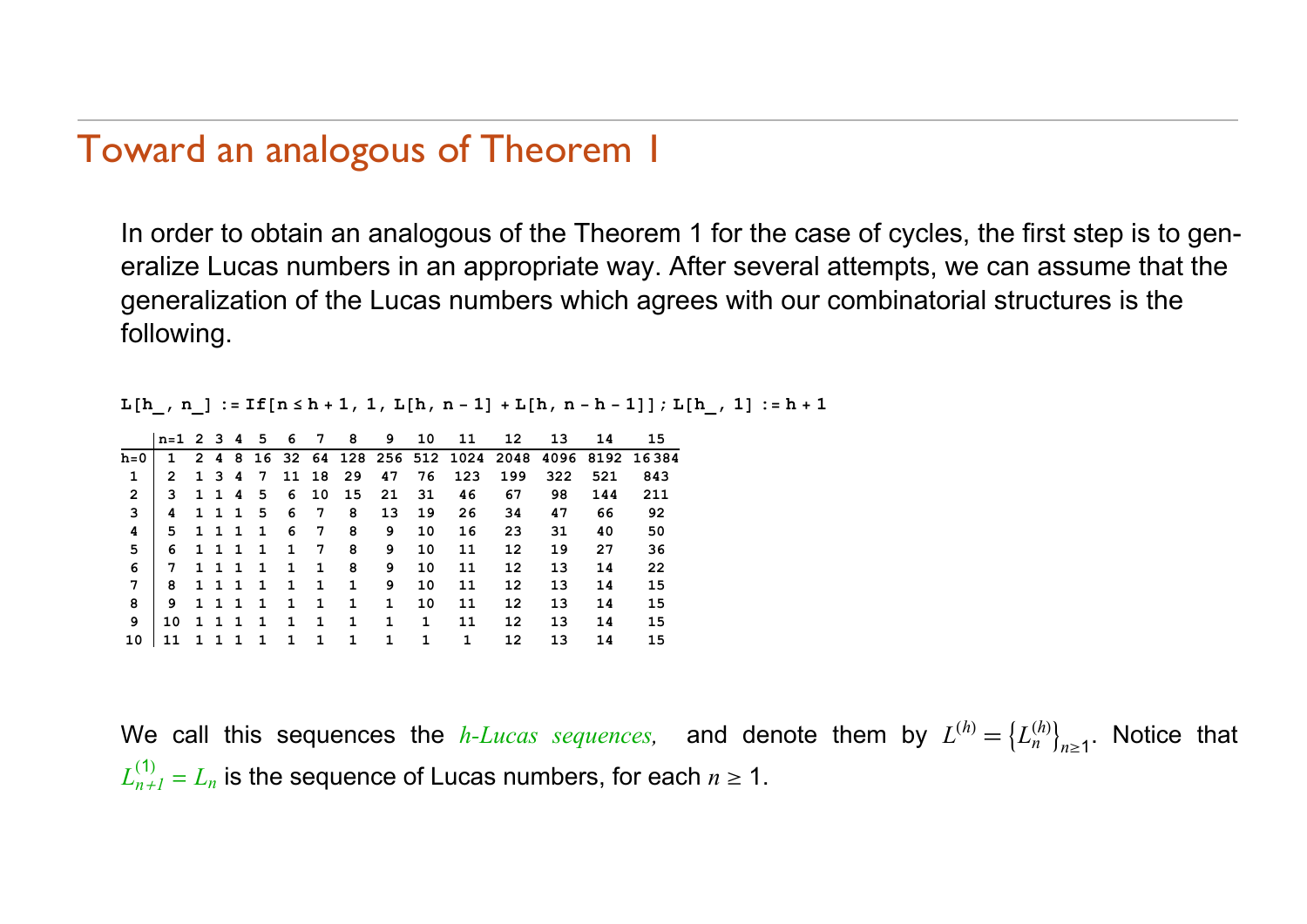#### Toward an analogous of Theorem 1

The following function seems to be able to generate, although only for the case  $n \geq h$ , our values  $M_n^{(h)},$ by using an appropriate discrete convolution of an *h*-Lucas sequence and an *h*-Fibonacci sequence. The latter fact can be checked by comparing the following table with the table of values of  $\ M_n^{(h)}$  pro-

vided by the formula  $M_n^{(h)} = n \stackrel{\cdots}{\sum}$  $k=0$  $\binom{n}{h+1}$  *n* - *h k* - 1  $k-1$  )

**Mtenth\_, n\_ : SumFh, <sup>i</sup> <sup>L</sup>h, <sup>n</sup> h i 1, i, 1, <sup>n</sup> h**

|                | $n=0$ |   | 2 | 3  | 4  | 5  | 6   | 7   | 8    | 9    | 10   | 11       | 12   | 13         | 14      | 15     |
|----------------|-------|---|---|----|----|----|-----|-----|------|------|------|----------|------|------------|---------|--------|
| $h = 0$        | 0     |   | 4 | 12 | 32 | 80 | 192 | 448 | 1024 | 2304 | 5120 | 11 2 6 4 |      | 2457653248 | 114 688 | 245760 |
| 1              | 0     | 0 | 2 | 3  | 8  | 15 | 30  | 56  | 104  | 189  | 340  | 605      | 1068 | 1872       | 3262    | 5655   |
| $\overline{2}$ | 0     | 0 | 0 | з  | 4  | 5  | 12  | 21  | 32   | 54   | 90   | 143      | 228  | 364        | 574     | 900    |
| 3              | 0     | 0 | 0 | 0  | 4  | 5  | 6   | 7   | 16   | 27   | 40   | 55       | 84   | 130        | 196     | 285    |
| 4              | 0     | 0 | 0 | 0  | 0  | 5  | 6   | 7   | 8    | 9    | 20   | 33       | 48   | 65         | 84      | 120    |
| 5              | 0     | 0 | 0 | 0  | 0  | 0  | 6   | 7   | 8    | 9    | 10   | 11       | 24   | 39         | 56      | 75     |
| 6              | 0     | 0 | 0 | 0  | 0  | 0  | 0   | 7   | 8    | 9    | 10   | 11       | 12   | 13         | 28      | 45     |
| 7              | 0     | 0 | 0 | 0  | 0  | 0  | 0   | 0   | 8    | 9    | 10   | 11       | 12   | 13         | 14      | 15     |
| 8              | 0     | 0 | 0 | 0  | 0  | 0  | 0   | 0   | 0    | 9    | 10   | 11       | 12   | 13         | 14      | 15     |
| 9              | 0     | 0 | 0 | 0  | 0  | 0  | 0   | 0   | 0    | 0    | 10   | 11       | 12   | 13         | 14      | 15     |
| 10             | 0     | 0 | 0 | 0  | 0  | 0  | 0   | 0   | 0    | 0    | 0    | 11       | 12   | 13         | 14      | 15     |

Conjecture.

For  $n > h \geq 0$ , we have

$$
M_n^{(h)} = (F^{(h)} * L^{(h)}) (n - h).
$$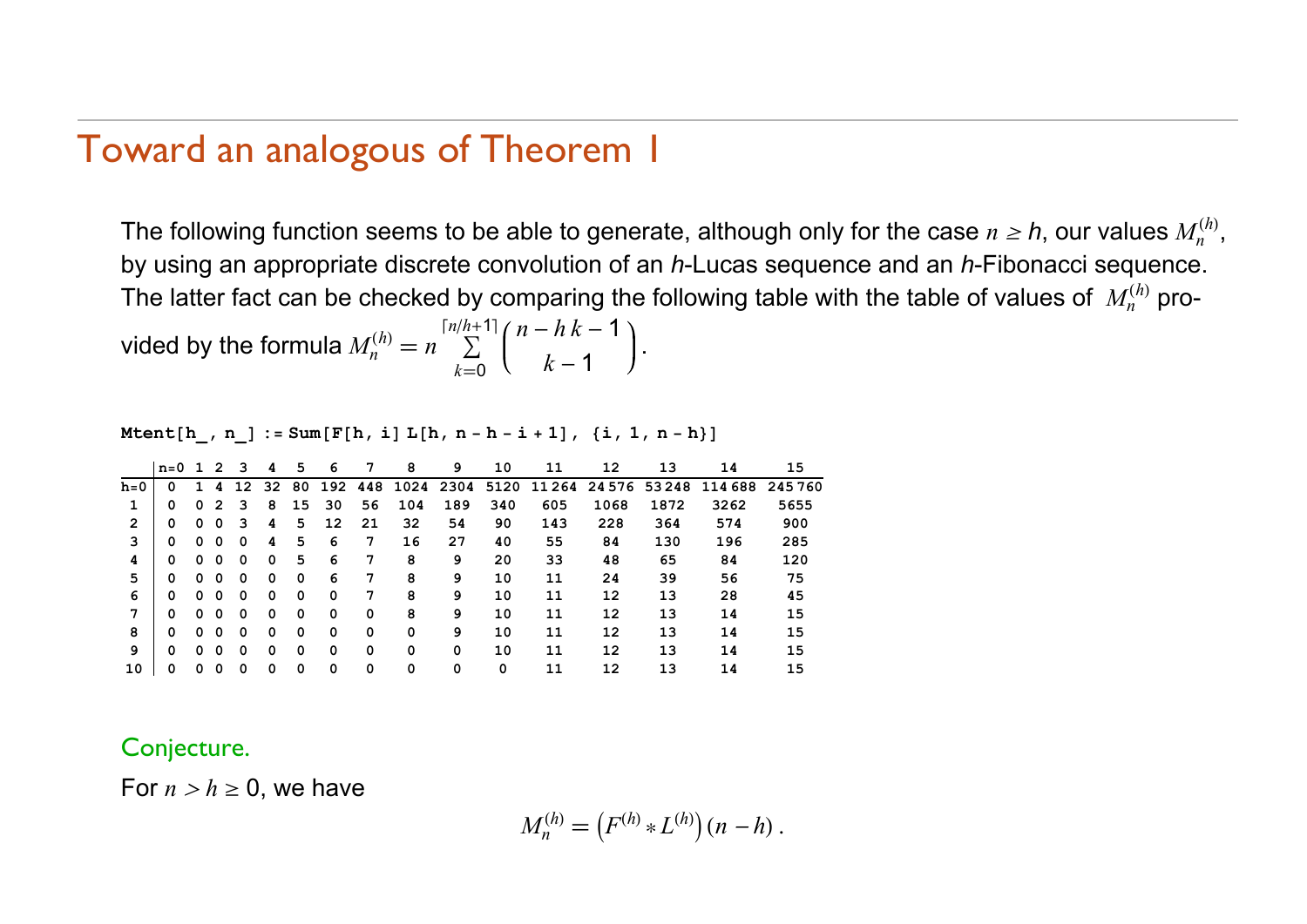# **Epilogue**

*Mathematica* turns out to be an useful tool for research in combinatorics, especially in enumerative combinatorics.

Indeed, with *Mathematica* we can tabulate results, check formulas, get a clearer intuition on the combinatorial structures involved... and even conjecture.

Note that we have used *Mathematica* just as a tool. Indeed, *Mathematica* can help, as shown, in our theoretical studies, but the final product of our work is not a *Mathematica* notebook, but rather a scientific paper, with results supported by analytical proofs.